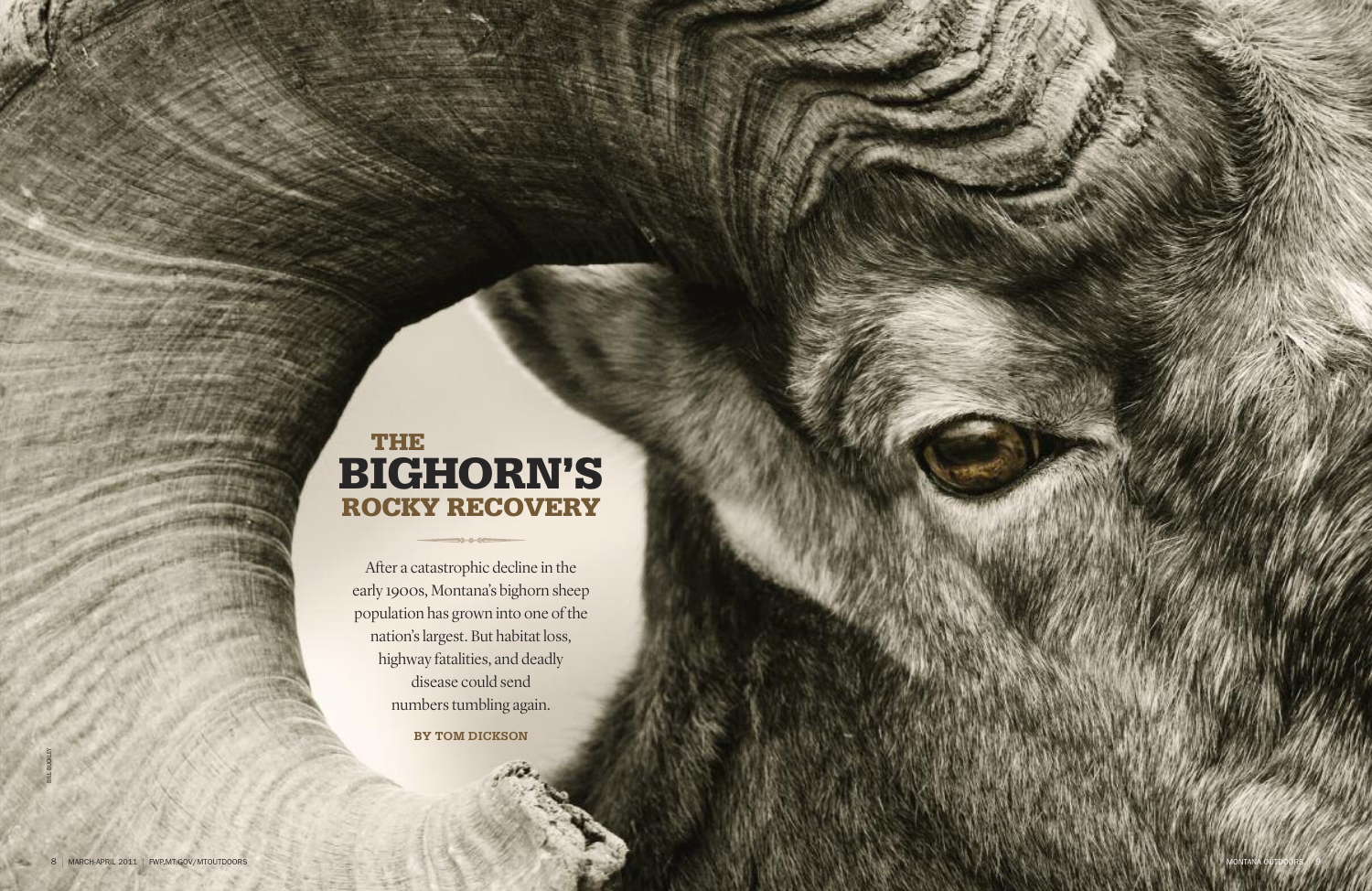numbers. By 1941 a report from the Department of Fish and Game, as it was known then, glumly noted that Montana's bighorn sheep population at the time had reached "a low ebb both in density and distribution." Biologists today believe numbers statewide dropped below 1,000.

That same year Montana began work to recover the state's dwindling bighorn population. With funding from the new federal Pittman-Robertson Act, which levied a tax on firearms and ammunition to raise money for wildlife management, Fish and Game began studying and monitoring wild sheep herds. Biologists also trapped bighorns from strongholds on and near what is today the Sun River Wildlife Management Area, carting the animals to historical habitats. Over the next decade, state wildlife workers reestablished new populations in the Gates of the Mountains, West Fork of the Gallatin, Missouri River Breaks, and other sites. By 1950, the statewide population had grown to 1,200 bighorn sheep in 16 populations. Three years later, Montana allowed limited ram hunting for the first time in 38 years.

Since trap-and-transplants began, wildlife biologists—and, starting in the 1980s, hiring crews from New Zealand who fire nets over the animals from helicopters—have captured and released more than 2,000 sheep. FWP continues the practice as a way to control herds outgrowing their available habitat, establish new herds in suitable vacant habitat, and augment existing herds.

**xpanding bighorn populations beyond** where they are today won't be easy. Xpanding bighorn populations beyond<br>
where they are today won't be easy.<br>
Among the obstacles is the steady loss of suitable range. Bighorns require a combination of four habitat elements: ample wild grasses and forbs, reliable water sources, wide visibility so they can see cougars and other predators, and steep, bare slopes nearby for escaping danger. Not just any mountain can support the minimum of 125 sheep that biologists say is required to maintain a healthy herd.

Threatening this limited bighorn habitat are noxious weeds, such as spotted knapweed, which crowd out bunchgrasses and other native forage. Another problem is conifers encroaching on open grasslands.

Deadly disease isn't the only threat to the majestic bighorn, valued forits thick, curled horns and symbolic of rugged mountain wilderness. Wild sheep have to survive in shrinking range that is being overtaken by noxious weeds, conifers, and new mountain resorts and subdivisions. And they must avoid speeding cars and trucks, which have killed hundreds of sheep drawn to highways by compounds used in deicing solutions.

Historically contained by frequent lowintensity wildfires sparked by lightning, trees have filled in parklands over the past century. For instance, wildfire suppression in the Kootenai Falls bighorn sheep range during the past century has allowed Douglas firs and ponderosa pines to shade out sundependent bunchgrasses and prevent wild

sheep from seeing stealthy predators.

Some solutions to habitat loss can do more harm than good. Though prescribed burning keeps conifers from encroaching on open areas, the fires spurthe growth of some noxious weed species. And an increasingly popular way to control weeds—using sheep and goats trained to eatthe plants—increases

"That was gut-wrenching work," says the Fish, Wildlife & Parks Bitterroot Valley wildlife biologist. "Some nights I'd come home to my wife and say, 'I can't keep doing this.'"

Jourdonnais and other agency workers culled 80 dying Rocky Mountain bighorn sheep from the East Fork Bitterroot herd in the upper Bitterroot Valley. Biologists hoped to stop the spread of a pneumonia epidemic racing through the population by removing visibly sick animals—lethargic sheep with drooping heads and hacking coughs. Once bighorns contract pneumonia, they often perish within a few weeks. Veterinary scientists have yet to develop a vaccine to prevent the disease in wild sheep or medications that cure sick individuals. "It was a brash move, something this agency had never done," says Jourdonnais. "But there were no other options, and we had strong support from the local sportsmen's community to do this."

It's a wonder Montana has any bighorn sheep left.

Yet the high-country ungulates survive and even thrive in many areas. Numbers have grown substantially since the 1940s, when most herds documented by early ex-

plorers had disappeared. Today Montana is home to roughly 5,250 bighorn sheep in 45 populations from the Idaho border east to the Missouri River Breaks. Over the past decade, Montana has become famous for producing big rams and now claims nearly half the Rocky Mountain bighorns entered in the Boone and Crockett Club records.

Unfortunately, these achievements may be short lived. If Montana's bighorns are to continue thriving, they will need to overcome obstacles even steeperthan the mountainsides where they live.

moth-eaten bighorn sheep mount stands in the Montana Bar in Miles moth-eaten bighorn sheep mount<br>stands in the Montana Bar in Miles<br>City—a prairie town hundreds of miles from the mountains most people would consider wild sheep habitat. Before European settlement, bighorns were common here and in much of the state's eastern region. Members of the Lewis and Clark Expedition frequently saw bighorns along the Missouri and Yellowstone Rivers. Wildlife biologists estimate that at one time more than 100,000 wild sheep may have lived throughout the western mountains and eastern badlands of what is now Montana.

Like many big game species, wild sheep fared poorly after settlers arrived. Market hunters killed bighorns and sold them to meat vendors, while pioneers shot the animals forfood. Cattle pushed wild sheep out of their winter range along mountain foothills. But it was the introduction of domestic sheep—and with them new diseases such as scabies (mange)—that nearly doomed what Theodore Roosevelt called "one of the noblest beasts." Disease killed wild sheep outright or made them too weak to escape predators or survive Montana's harsh winters. By the end of the 19th century, bighorn numbers statewide were tumbling like boulders down a mountain. The Montana legislature responded by setting hunting seasons and limits and even closing the season entirely starting in 1915. But it was too late.

In 1916 a hunterillegally killed the last of the Montana badlands wild sheep, once considered a separate species known as Audubon's bighorn, along the Missouri River Breaks northwest of Jordan. Over the next two decades, bighorns in the state's largest remaining herd along the Rocky Mountain Front repeatedly died off in large

*Tom Dickson is editor of* Montana Outdoors*.*

"It was a brash move, something this agency had never done, but there were no other options."

### **Bighorn sheep distribution in Montana**

Before European settlement wild sheep ranged widely across Montana, from the Bitterroot Range east to the Missouri and Yellowstone River Breaks. By the 1940s disease and displacement by livestock had reduced the population to just a few strongholds. Since then, FWP has restored bighorns in many historical habitats. Today Montana is home to 45 herds, 40 with huntable populations.



### **A NEW HOME**

SOURCE: FW

Starting in the 1940s, state wildlife workers began capturing bighorn sheep from strongholds along the upper Sun River and transporting the animals by truck to historical habitats. By 1950, when this photo was taken, the statewide population had grown to 1,200 wild sheep in 16 populations. Nowadays trapping is done by contracted New Zealand helicopter crews, who use netguns to capture the animals.

Facing page: FWP workers carry out the grim task of removing tissue from diseased wild sheep culled from the East Fork Bitterroot herd in late 2009.







uring several weeks in late 2009, Craig Jourdonnais shot dozens of bighorn sheep. The United States in the Magnetics States of the United States States States States States States States States States States States States States States States States States States States States States States States State wouldn 't wish on anyone.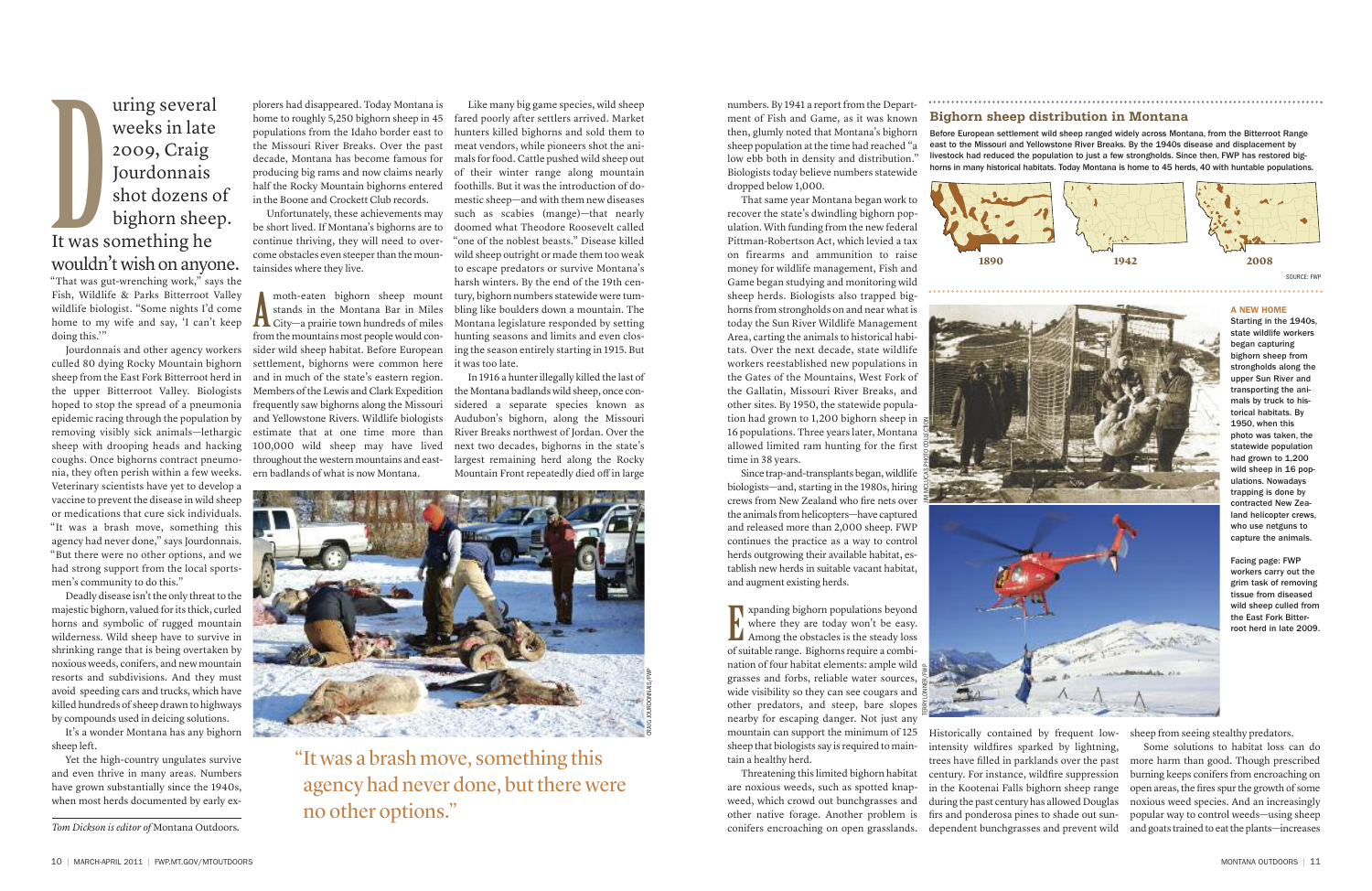opportunities for the domestic animals to commingle with wild sheep.

Then there's the problem of human encroachment. New resorts and subdivisions displace wild sheep from historical range and fragment their habitat with access roads. As western Montana's highway traffic grows, so does the number of bighorns ending up as roadkill. In January 2010, despite large warning signs, a truck plowed into a herd on Montana Highway 1 near Anaconda, killing eight wild sheep. In northwestern Montana, more than 400 bighorns from the Thompson Falls herd have died from car and train collisions since 1985.

Another threat to bighorns is deadly disease. A 2010 study by researchers at the University of Washington proved that *Mannheimia haemolytica* can be transmitted from domestic sheep to bighorns even when a fence separates the animals. The bacteria, carried by but harmless to domestic sheep, is one of the pathogens that cause pneumonia in bighorns.

The findings validate what biologists have seen for decades as once-robust bighorn herds often succumb to disease after mingling with domestic flocks. Infected ewes that don't die outright produce Bureau of Land Management (BLM) propdiseased lambs that perish soon after erty and adjacent private land. "The sheep weaning, causing diminished populations producer in the valley had a grazing allotto stagnate for years. In 2009 nearly 90 percent of a 220-bighorn herd in the Elkhorns died from pneumonia. Tom Carlsen, FWP biologist in Townsend and



author of the state's new bighorn conservation plan (see sidebar, page 15), says bacteria causing the disease likely came from a handful of sheep allowed to run loose on ment with the BLM and was doing a good job keeping his animals separate from the bighorns," Carlsen says. "But then someone moved in on a small patented mining



Global competition and the growth of synthetic fabrics have depressed markets for Montana sheep, reducing numbers from a high of 5 million in 1910 to 300,000 today. But the number of hobby farms that bring tame sheep and goats dangerously close to bighorn range appears to be increasing as subdivisions and ranchettes pop up in mountain foothills. Jim Weatherly, president of the Montana Wild Sheep Foundation, has met with several hobby farmers to explain the risk their animals pose to bighorns. "Most of the time they don't know about the threat and are real concerned," he says.

**T** susceptibility to diseases." eeping wild and domestic sheep apart susceptibility to diseases."<br>
eeping wild and domestic sheep apart<br>
is FWP's top priority for managing bighorns. To reduce the number of dispersing males, FWP keeps some bighorn herds at lower densities than the habitat would support. The department generally recommends against transplanting wild sheep any closerto domestic herds than 14 miles—the minimum distance that studies have shown is needed to prevent mingling. FWP wildlife managers have urged the BLM and U.S. Forest Service to stop issuing new grazing allotments where domestic sheep could mix with wild herds. And they've met with both hobby farmers and major sheep producers. Biologists explain the potential disease threats and discuss measures that reduce commingling, such as installing double fencing on small pens or swapping federal grazing leases for those not on wild sheep

Many large-scale sheep producers use guard dogs and herders to keep their flocks separate from bighorn herds. But some wool growers lease grazing allotments on national forests and BLM land, where their domestic herds can mingle with bighorns. That troubles sportsmen like Jim Bailey of Belgrade, a retired University of Colorado wildlife biology professor and board member ofthe Gallatin Wildlife Association. "We think there should be more wild sheep in this region in



places like the Snowcrest-Gravelly Range," he says. "But because a grazing company drives domestic sheep up there each spring, much of that area continues to be unsuitable for bighorns."

Adding to the problem is the bighorn's highly sociable nature. Sheep often stay close together and regularly touch muzzles, spreading bacteria. During the fall mating season, young male bighorns range for miles in search of breeding ewes—wild or tame. After mixing with domestics, a randy ram may head back to his herd like a bighorn Ty-range. phoid Mary. "Aram during the rutis a highly effective vector for pneumonia," says Carlsen. Unfortunately, the way FWP manages bighorn herds creates even more potential disease disseminators. By restricting sheep harvest, the department produces not only record-book rams but also herds with

abundant male sheep of breeding age. Another concern, says Bailey, is the loss of genetic diversity in dozens of small, isolated bighorn herds, many of them founded with just a few individual sheep. "Wildlife need a diverse gene pool to draw from for natural selection," he says. "Inbreeding within small herds reduces genetic variation, which in turn may increase the animals'

"FWP has been real willing to work with us, and we want to encourage our members to cooperate with FWP," says John Helle, a third-generation sheep producer in Dillon and past president of the Montana Woolgrowers Association. "There are management practices that can reduce the threat of disease, like using guard dogs and herders to keep bighorns away from domestic sheep, so they both can use the same range." Another way woolgrowers can reduce disease risk, says Helle, is to develop grazing plans that provide "seasonal separation" so range can be shared by both domestic and wild sheep. One example is to graze domestics on bighorn winter range only in summer, when

**Pre-European Settlement:** Biologists estimate that up to 100,000 bighorns may have lived in Montana.

- **1805:** Lewis and Clark see their first bighorns near the Missouri River.
- **1889:** Montana establishes a bighorn sheep hunting season.
- **1907:** Bighorn bag limit is reduced from eight sheep to one.
- **1910:** Domestic sheep production peaks at five million animals.
- **1915:** Bighorn sheep hunting is closed indefinitely statewide.
- **1922:** Canada supplies Montana with 12 bighorns from Banff National Park.
- **1937:** Pittman-Robertson Act passes, provides federal funds for state conservation work.
- **1941:** Bighorn sheep population reaches "a low ebb both in density and distribution," states a Department of Fish and Game report. The agency begins a bighorn sheep research and management program.
- **1941–50:** Wildlife biologists establish several new populations of bighorns through trap-and-transplant.
- **1940s:** Domestic sheep production begins to decline because of foreign competition.
- **1950:** Biologists estimate the state bighorn population at 1,200.
- **1953:** Montana reopens bighorn hunting season for the first time in 38 years.
- **1984:** Largest die-off on record, 400 sheep, along the Rocky Mountain Front. Another 250 die at the Beartooth WMA.
- **1990s:** Major die-offs in the Highlands, Tendoys, Lost Creek, and other herds, totaling more than 1,400 sheep.
- **2010:** FWP approves first statewide comprehensive bighorn sheep conservation plan. Major die-offs kill a total of 640 wild sheep in the East Fork Bitterroot, Bonner, Upper and Lower Rock Creek, and Anaconda herds.

## **Bighorns in Montana TIMELINE**

Top: Captain William Clark's 1805 sketch of a bighorn sheep

**FATAL CRAVING** A desire for chemical compounds in deicing solution draws bighorns to highways. Despite warning signs, sheep fatalities are common in some areas.

Facing page: Able to leap livestock fences, bighorns often contract disease by mingling with domestic sheep. Says one FWP biologist, "A ram during the rut is a highly effective vector for pneumonia."

### **Raising management money**

With only about 5,250 bighorn sheep in Montana, FWP can allow hunters to harvest no more than a few hundred rams and ewes each fall. That limits hunting license revenue necessary for monitoring populations and transplanting bighorns to augment existing herds. To generate more wild sheep management money, the Montana legislature authorized auctioning one bighorn license each year and awarding another through the SuperTag lottery. Since 1984 the auction, conducted each spring by the national Wild Sheep Foundation, has generated \$3.7 million (winning bids average \$170,000). The money also helps purchase habitat and hunting lands, such as the Blue-Eyed Nellie Wildlife Management Area near Anaconda, recently expanded from 6 to 460 acres.

The bighorn sheep SuperTag lottery—chances for which cost \$5 each—has brought in more than \$500,000 for game law enforcement and hunter access since starting in 2006.

TOP TO BOTTOM: VICTOR SCHENDEL; EHREN WELLS

PHOTOS THIS PAGE: PAUL N. QUENEAU